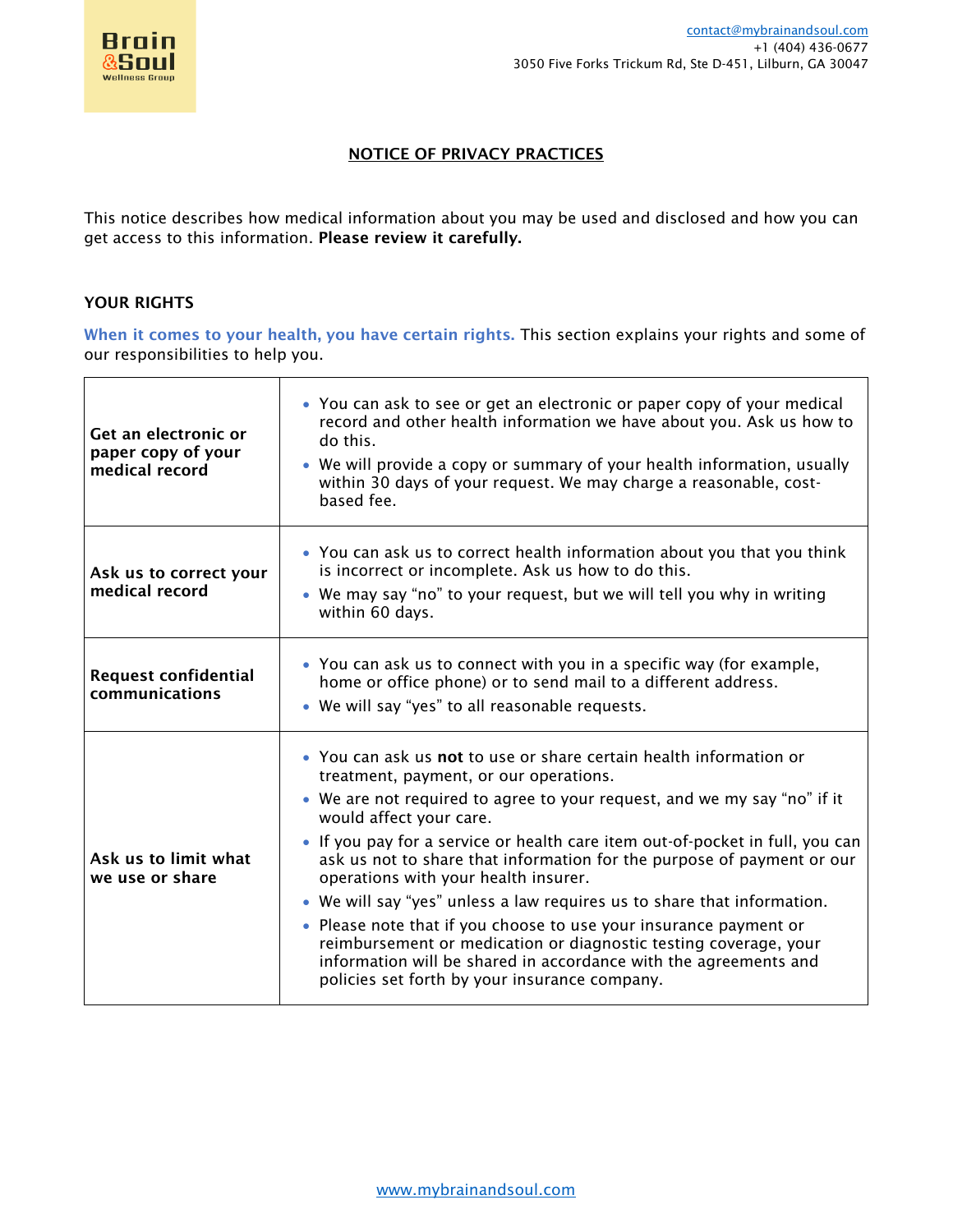| Get a list of those with<br>whom we have shared<br>information | • You can ask for a list (accounting) of the times we have shared your<br>health information for six years prior to the date you ask, who we<br>shared it with, and why.<br>• We will include all the disclosures except for those about treatment,<br>payment, and health care operations, and certain other disclosures<br>(such as any you asked us to make). We will provide one accounting a<br>year for free but will charge a reasonable, cost-based fee if you ask for<br>another one within 12 months. |
|----------------------------------------------------------------|-----------------------------------------------------------------------------------------------------------------------------------------------------------------------------------------------------------------------------------------------------------------------------------------------------------------------------------------------------------------------------------------------------------------------------------------------------------------------------------------------------------------|
| Get a copy of this<br>privacy notice                           | • You can ask for a paper copy of this notice at any time, even if you<br>have agreed to receive the notice electronically. We will provide you<br>with a paper copy promptly.                                                                                                                                                                                                                                                                                                                                  |
| Choose someone to<br>act for you                               | • If you have given someone medical power of attorney or if someone is<br>your legal guardian, that person can exercise your rights and make<br>choices about your health information.<br>• We will make sure the person has this authority and can act for you<br>before we take any action.                                                                                                                                                                                                                   |
| File a complaint if you<br>feel your rights are<br>violated    | • You can complain if you feel we have violated your rights by contacting<br>us using the information provided at the end of this document<br>• You can file a complaint with the U.S. Department of Health and Human<br>Services Office for Civil Rights by sending a letter to 200 Independence<br>Avenue, S.W., Washington, D.C. 20201, calling 1-877-696-6775, or<br>visiting www.hhs.gov/ocr/privacy/hipaa/complaints/<br>• We will not retaliate against you for filing a complaint.                      |

# YOUR CHOICES

For certain health information, you can tell us your choices about what we share. If you have a clear preference for how we share your information in the situations described below, talk to us. Tell us what to do, and we will follow your instructions.

| In these cases, you<br>have both the right<br>and choice to tell us<br>to:                         | • Share information with your family, close friends, or others involved in<br>your care<br>• Share information in a disaster relief situation<br>• Include your information in a hospital directory<br>• If you are not able to tell us your preference, for example if you are<br>unconscious, we may go ahead and share your information if we<br>believe it is in your best interest. We may also share your information<br>when needed to lessen a serious and imminent threat to health or<br>safety. |
|----------------------------------------------------------------------------------------------------|------------------------------------------------------------------------------------------------------------------------------------------------------------------------------------------------------------------------------------------------------------------------------------------------------------------------------------------------------------------------------------------------------------------------------------------------------------------------------------------------------------|
| In these cases, we<br>never share your<br>information unless<br>you give us written<br>permission: | • Marketing purposes<br>• Sale of your information<br>• Most sharing of treatment notes                                                                                                                                                                                                                                                                                                                                                                                                                    |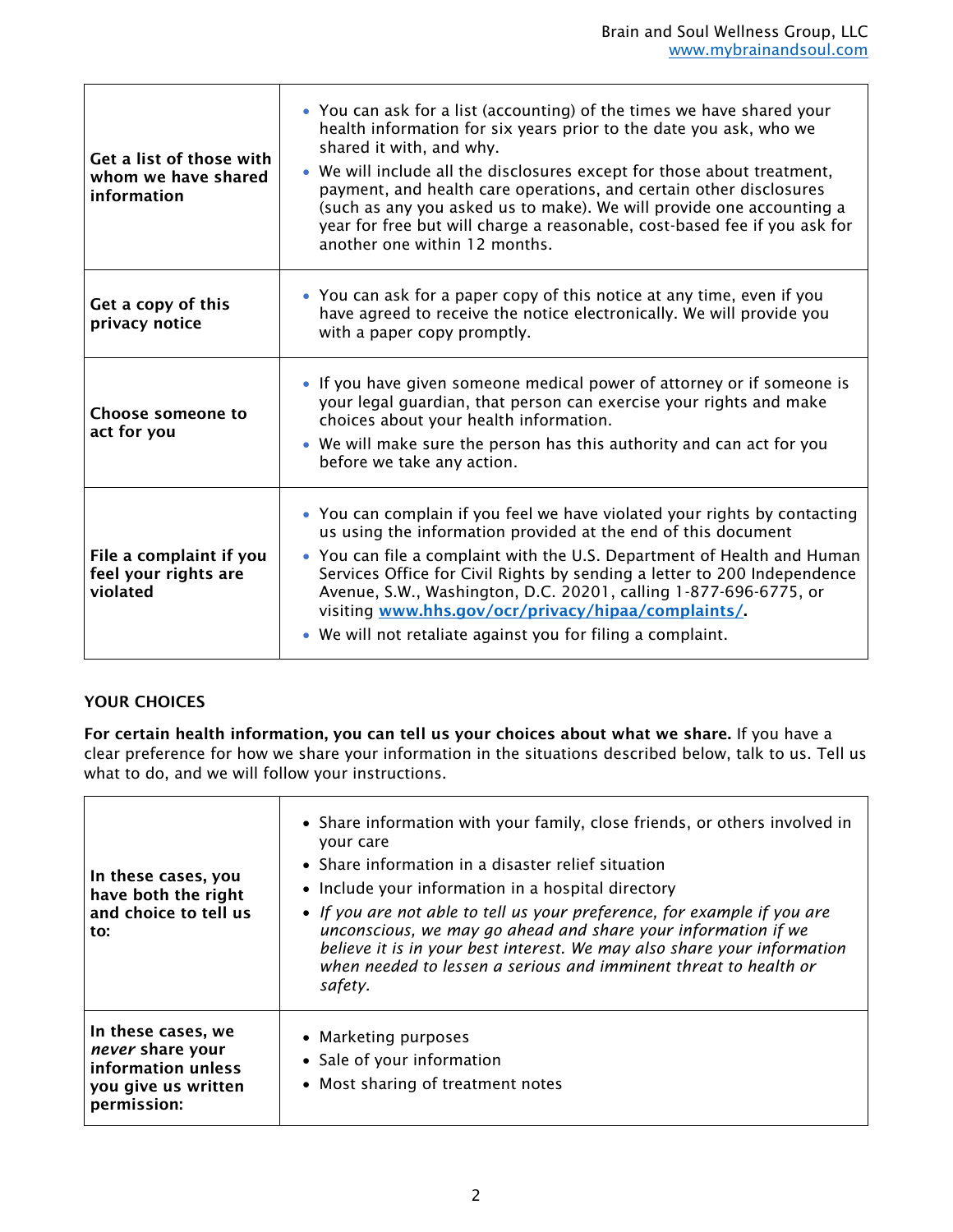#### OUR USES AND DISCLOSURES

How do we typically use or share your health information? We typically use or share your health information in the following ways.

| <b>Treat you</b>              | • We can use your health<br>information and share it with<br>other professionals who are<br>treating you.                       | <b>Example:</b> A doctor treating you for<br>an injury asks another doctor<br>about your overall health<br>condition.  |
|-------------------------------|---------------------------------------------------------------------------------------------------------------------------------|------------------------------------------------------------------------------------------------------------------------|
| Run our organization          | • We can use and share your<br>health information to run our<br>practice, improve your care, and<br>contact you when necessary. | <b>Example:</b> We use health<br>information about you to<br>manage your treatment and<br>services.                    |
| <b>Bill for your services</b> | • We can use and share your<br>health information to bill and<br>get payment from health plans<br>or other entities.            | <b>Example:</b> We give information<br>about you to your health<br>insurance plan so it will pay for<br>your services. |

How else can we use or share your health information? We are allowed or required to share your information in other ways – usually in ways that contribute to the public good, such as public health and research. We have to meet many conditions in the law before we can share your information for these purposes. For more information, see:

[www.hhs.gov/ocr/privacy/hipaa/understanding/consumers/index/html.](http://www.hhs.gov/ocr/privacy/hipaa/understanding/consumers/index/html)

| Help with public<br>health and safety<br>issues     | • We can share health information about you for certain situations such<br>as:<br>Preventing disease<br>Helping with product recalls<br>Reporting adverse reactions to medications<br>Reporting suspected abuse, neglect, or domestic violence<br>Preventing or reducing a serious threat to anyone's health or safety |
|-----------------------------------------------------|------------------------------------------------------------------------------------------------------------------------------------------------------------------------------------------------------------------------------------------------------------------------------------------------------------------------|
| Do research                                         | • We can use or share your information for health research.                                                                                                                                                                                                                                                            |
| Comply with the law                                 | • We will share information about you if state or federal laws require it,<br>including with the Department of Health and Human Services if it wants<br>to see that we are complying with federal privacy law.                                                                                                         |
| Respond to organ and<br>tissue donation<br>requests | • We can share health information about you with organ procurement<br>organizations.                                                                                                                                                                                                                                   |